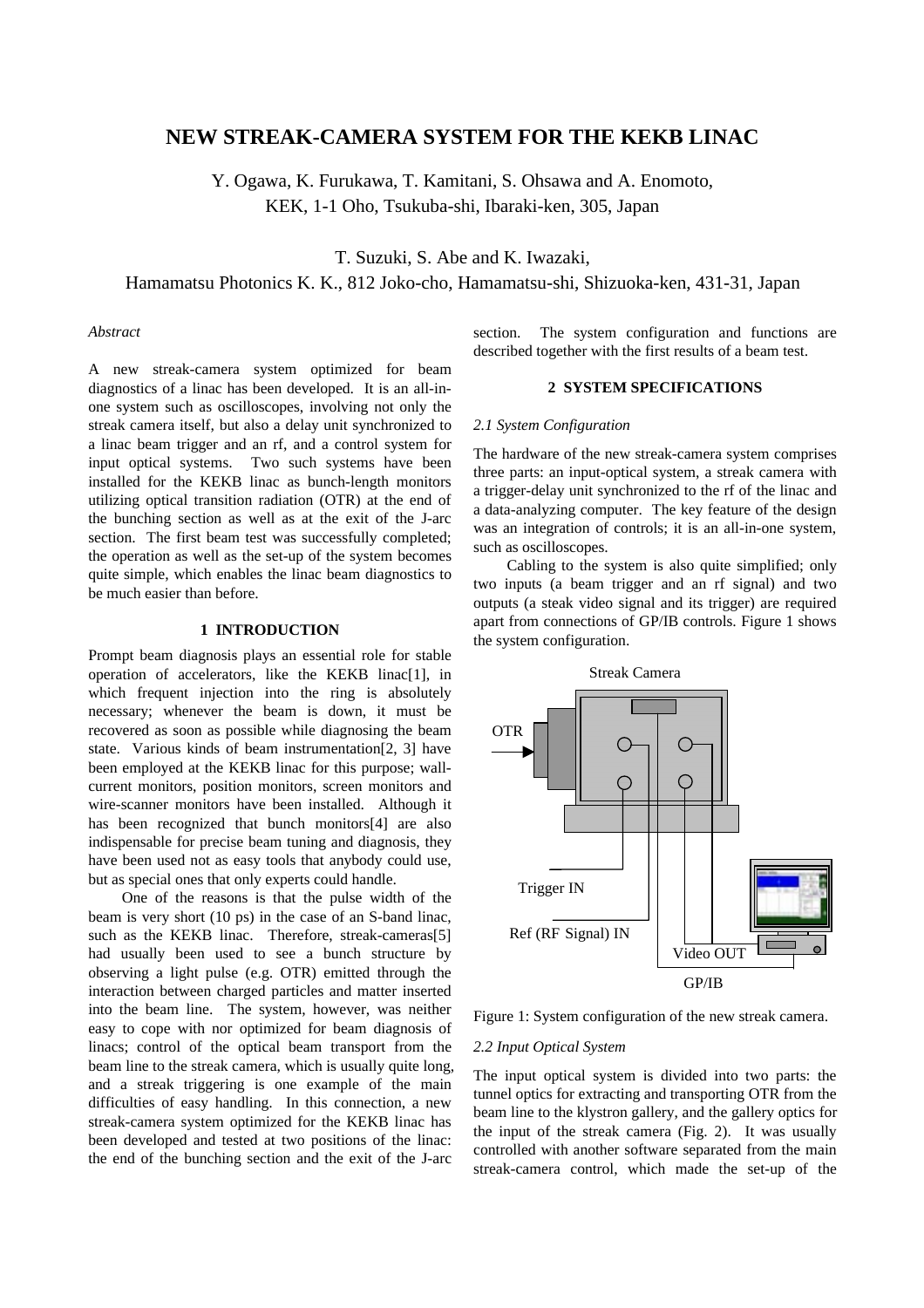optical system quite tiresome. The new integrated software allows the set-up to be very easy.



#### LINAC KLYSTRON GALLERY

Figure 2: Input optical system controlled by integrated software.

## *2.3 Streak Camera with a Delay Unit Synchronized to RF*

The streak tube is made by Hamamatsu Photonics K. K., and has a time resolution of better than 2 ps in the range of wavelength from 200 to 850 nm. The driver circuits and a trigger-delay unit synchronized to the rf signal as well as the streak tube with a fiber-coupled CCD camera are configured in the streak camera.

When a long delay is required for adjusting the timing between the input light and the streak trigger in operating the streak sweep, it may give rise to a timing jitter in the fast-sweep range. In the electron linac using an rf for acceleration, the beam timing is in principle perfectly synchronized to the rf. Therefore, the triggerdelay timing for the streak sweep is resynchronized to the rf in the delay unit of the streak-camera system.

#### *2.4 Software*

The image signal from the CCD camera is taken into a video frame grabber and processed by the software on a Power Macintosh, which also controls the streak-camera via GP/IB networks. The new features of the software are the following:

- (1) Easy set-up of the input optical system
- (2) Automatic peak search in the streak mode
- (3) Real-time gravity integration of a single shot pulse
- (1) Easy set-up of the input optical system

In the former system, the control system for input optics was not included in the main streak-camera software, as mentioned in section 2.2. The present software integrates all functions for controlling the streak-camera system into single software and makes the adjustment of the input optics quite easy.

(2) Automatic peak search in the streak mode

The streak sweep timing (trigger) used to be adjusted to that of the input light by comparing a beam trigger with a wall-current monitor signal near to the bunch monitor using an oscilloscope. This procedure took a long time and was one of the main difficulties to use a streakcamera system. The function of an automatic peak search, in which a signal is searched automatically by changing the trigger delay, is thus introduced; it turns out that it worked quite well, provided that the input light had a certain amplitude level.

(3) Real-time gravity integration of a single shot

For observations with a time resolution of the streak camera (better than 2 ps), a single-shot measurement must be performed. The single-shot signal, however, is usually not so large as to accomplish this resolution. Moreover, the timing jitter of triggers dose not allow an average process (integration) for an improvement of the S/N ratio; as a result, off-line gravity integration must be performed. The new system automates this function as a real-time process, which enables a measurement with a good S/N ratio, as long as the input signal has no fast time variations.

#### **3 EXAMPLES OF LINAC BEAM DIAGNOSIS**

Using the new streak-camera system as a tool for beam diagnosis, tuning of the bunching section and checking isochronicity along the J-arc section were performed.

# *3.1 Observation at the End of the Bunching Section*

Figure 3 shows an example of the tuning process in the bunching section for a beam with a charge of 2 nC, using the streak-camera system installed at the end of the bunching section. Two subharmonic bunchers (SHB1: 114 MHz, SHB2: 571 MHz) as well as a prebuncher and a buncher (2856 MHz) are used for realizing a single bunch; a beam with a pulse width of several nanoseconds is compressed into a single bunch with a width of about 10 ps.

#### *3.2 Observation at the Exit of the J-Arc Section*

The J-arc section is designed as an achromatic and isochronous system. In order to verify the isochronicity, the relative time delay of the beam in the J-arc section was measured as a function of the input energy into the J-arc section using the streak-camera system installed at the exit of the J-arc section. Figure 4 shows an example of observations for the dependence of the beam time delay upon the input energy, indicating non-isochronicity. After the observation, an isochronicity correction was tried and an isochronous system was realized.

## **4 CONCLUSIONS**

A new streak-camera system optimized for the KEKB linac has been developed and used as a powerful tool (a bunch monitor) for beam diagnosis. The system has several useful features related to an integration of controls